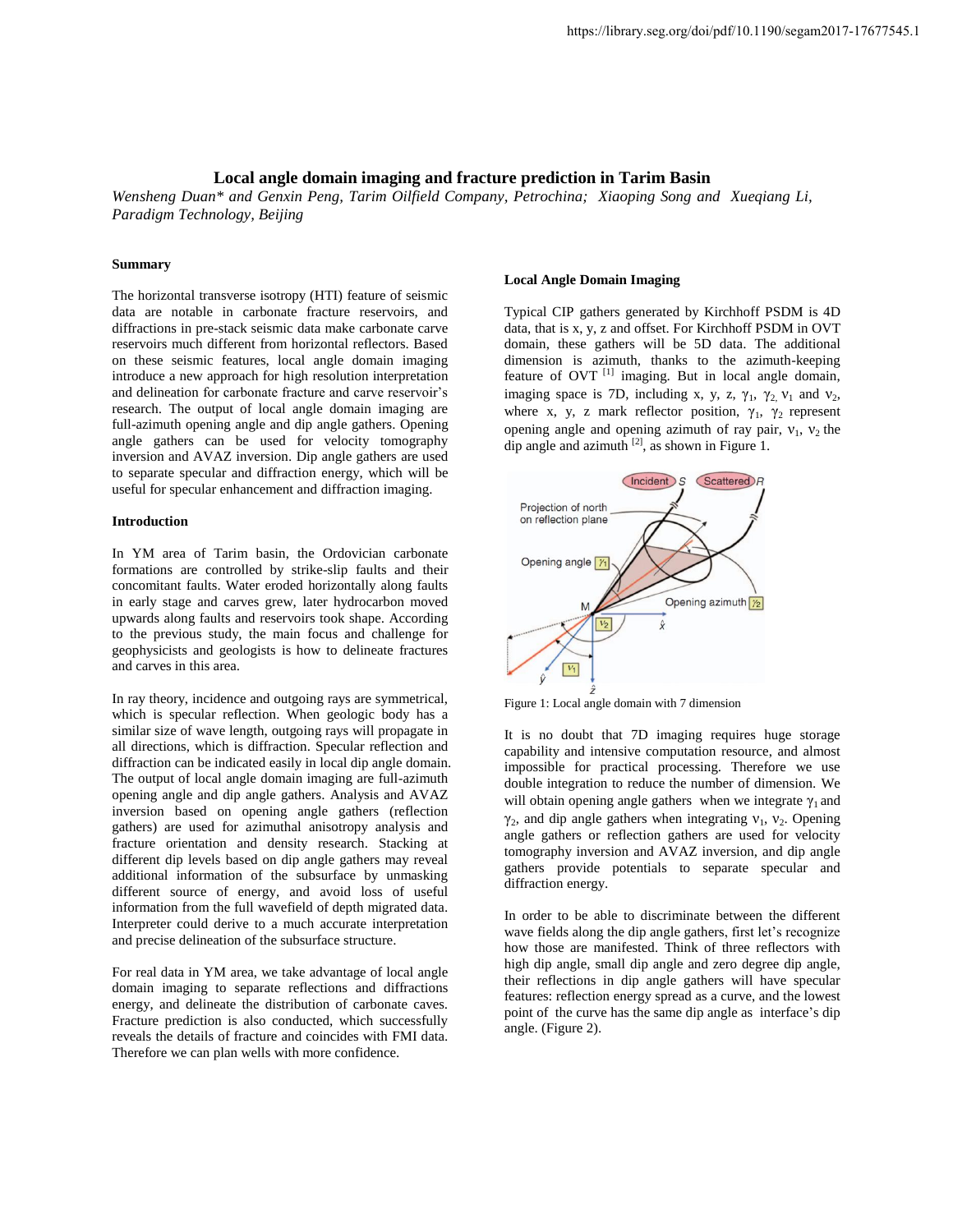# **Local angle domain imaging and fracture prediction in Tarim Basin**



Figure 2: Wave field of specular reflection in dip angle gathers

But when seismic wave encounters small discontinuities with similar size of wave length, such as faults, wedge-out boundary, Karst carves, diffraction will occur. Diffraction energy spreads equally at all dips and azimuths (Figure 3).<br> $CMP(i)$ 



Figure 3: Wave field of diffraction in dip angle gathers

Now that we can recognize the characteristics of the different energy fields, we could stack and discriminate the wave field accordingly. By applying high dip mutes, we can obtain specular weighted enhancement, and by applying low dip mutes, we can get fault systems with enhancements of discontinuity and Karst with high resolution images.

For real data in YM area, Karst carves are developed abundantly in carbonate formations, its diffraction feature is outstanding in full-azimuth dip angle domain.



Figure 4: Dip angle gathers without(middle) and with cave scatters(right), their position shown in the section(left)

Specular reflection layers are generally horizontal in this survey, so its bottom is at minimum dip angle and the gather shows half of a curve. When cave exists, diffraction occurs and spreads equally at all directions. Diffraction can be easily distinguished from specular reflection. Specular

reflection energy is so strong when everything is stacked that Karst caves which exhibit small energy do look blurred, on the other hand when stacking high dips, reflections are almost eliminated, Karst energy is stronger than apparent dip reflections and noise. So an image of diffraction without specular reflection is achievable. Because of small dip angle of reflection layers, partial dip stack is a reasonable way for diffraction enhancement. A 14°-45° partial dip stack highlights Karst carves very well. From figure 5, we can see that the strong reflection mask over the caves, make it look not-clear-enough where the reflections are very strong. Once they are removed, there is nothing which interfere with the cave's energy, and it looks much more outstanding in the circle.



Figure 5: Full-wavefield stack vs partial-dip (14°-45°) stack



Figure 6: RMS-amplitude slice of full-wavefield stack vs partialdip sta**ck**



Figure 7: Comparison of KPSDM and local angle domain PSDM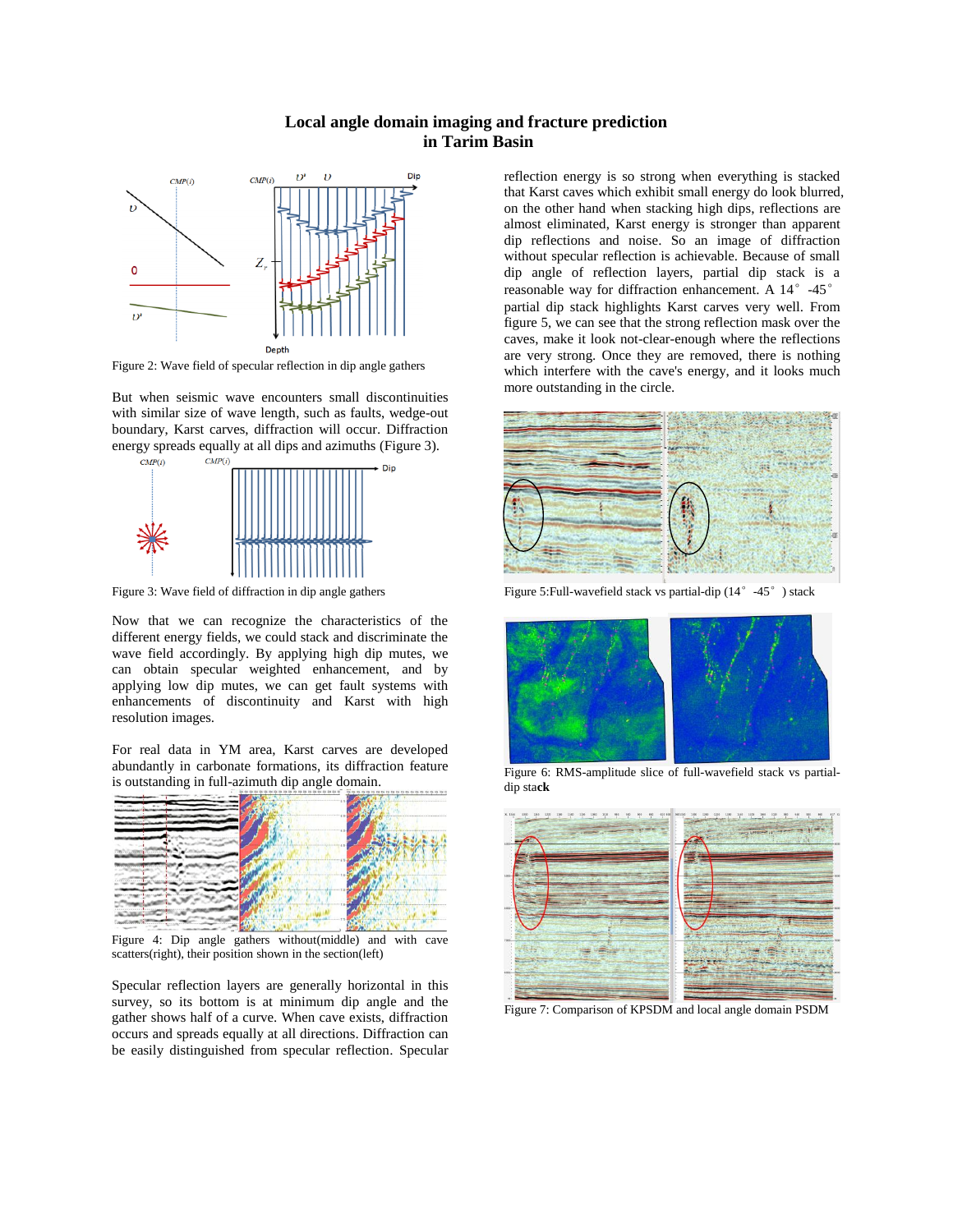# **Local angle domain imaging and fracture prediction in Tarim Basin**

From comparison of RMS-amplitude slice of full-wavefield stack and partial-dip stack in figure 6, it is clearly visible that the strong reflection of full wavefield stack mask over the Karst, make it looks discontinuous Once they are removed, and it looks continuous and much more focused.

Figure 7 compares Kirchhoff PSDM and local angle domain PSDM. The false fault in the circle existed in KPSDM section is eliminated in local angle domain PSDM one, and event continuity is also improved.

### **HTI Model and AVAZ Inversion**

A formation with vertical fractures is defined as HTI media. The P wave reflection responding  $^{[3]}$  is

$$
R_p(\theta, \phi) = \frac{1}{2} \frac{\Delta(\rho \alpha)}{\rho \alpha} + \frac{1}{2} \left\{ \frac{\Delta \alpha}{\alpha} - \left(\frac{2\beta}{\alpha}\right)^2 \frac{\Delta(\rho \beta^2)}{\rho \beta^2} + \left[\Delta \delta^{(V)} + 2\left(\frac{2\beta}{\alpha}\right)^2 \cdot \Delta \gamma\right] \cos^2 \phi \right\} \sin^2 \theta + \frac{1}{2} \left\{ \frac{\Delta \alpha}{\alpha} + \Delta \delta^{(V)} \cos^4 \phi + \Delta \delta^{(V)} \sin^2 \phi \cos^2 \phi \right\} \sin^2(\theta) g^2(\theta)
$$
(1)

This equation 1 is a third order normal incident long offset linear approximation equation. Where  $\theta$  is incident angle,  $\phi$ is angle between incident azimuth and symmetry axis. While incident is parallel to symmetry axis  $\phi=0^{\degree}$ , the equation becomes

$$
R_p(\theta,0) = \frac{1}{2} \frac{\Delta(\rho \alpha)}{\rho \alpha}
$$
  
+ 
$$
\frac{1}{2} \left\{ \frac{\Delta \alpha}{\alpha} - \left(\frac{2\beta}{\alpha}\right)^2 \left(\frac{\Delta(\rho \beta^2)}{\rho \beta^2} - 2\Delta \gamma\right) + \Delta \delta^{(V)} \right\} \sin^2 \theta
$$
  
+ 
$$
\frac{1}{2} \left\{ \frac{\Delta \alpha}{\alpha} + \Delta \epsilon^{(V)} \right\} \sin^2(\theta) g^2(\theta)
$$
 (2)

In this case, amplitude variation with angle (AVA) depends on  $\delta$ ,  $\varepsilon$  and  $\gamma$ . Where  $\delta$ ,  $\gamma$  describe AVA gradient,  $\varepsilon$  is a part of third term. The third term could be discarded, and the equation becomes

$$
R(\theta, \phi) = NI + B(\phi)\sin^2\theta \tag{3}
$$

Where 
$$
B(\phi) = B^{iso} + B^{ani} \cos^2(\phi)
$$
,

Set  $B_1 = B$ ,  $B_2 = B^{ani} + B$ ,  $B(\phi)$  is written as

$$
B(\phi) = B_1 \sin^2(\phi) + B_2 \cos^2(\phi) \tag{4}
$$

It shows AVAZ response can be described as an elliptic equation. With opening angle gathers, extracting amplitudes along all azimuth, fracture strength  $B_2/B_1$  and its strongest direction  $\phi_{sym}$  are achieved.

We use reflection angle gathers for fracture inversion. In HTI media with vertical fractures, velocity variation with different azimuth is evident, and it will cause residual moveout. These residual moveout (RMO) on reflection angle gather looks like a saddle, so called snail gather, and it has to be corrected before extracting amplitudes for AVAZ inversion. So a full flow of fracture prediction is proposed in Figure 8.



Figure 8: Fracture Prediction Workflow

The left branch is AVAZ inversion workflow. Residual moveout depending on azimuth velocity variation caused by fractures needs to be eliminated to flatten gathers, after that, the result of AVAZ inversion is reasonable. In the right branch, RMO inversion is used to derive azimuthal velocity variation and then fracture strength and orientation estimation. Because of the overburden's influence to velocity, the RMO inversion is not as reliable as AVAZ amplitude inversion.



Figure 9: Reflection gather before(left) and after(right) geometrical spreading  $+$  O-absorption, amplitude equalization  $+$  mute angles, continuity mute, automatic flattening

In figure 9 the reflection on the left shows obvious azimuthal variation. After a series of amplitude preserving processing techniques such as geometrical spreading, Qabsorption, amplitude equalization, continuity mute, the gather is flattened .After that, an AVAZ inversion is conducted to derive fracture strength and direction. Figure